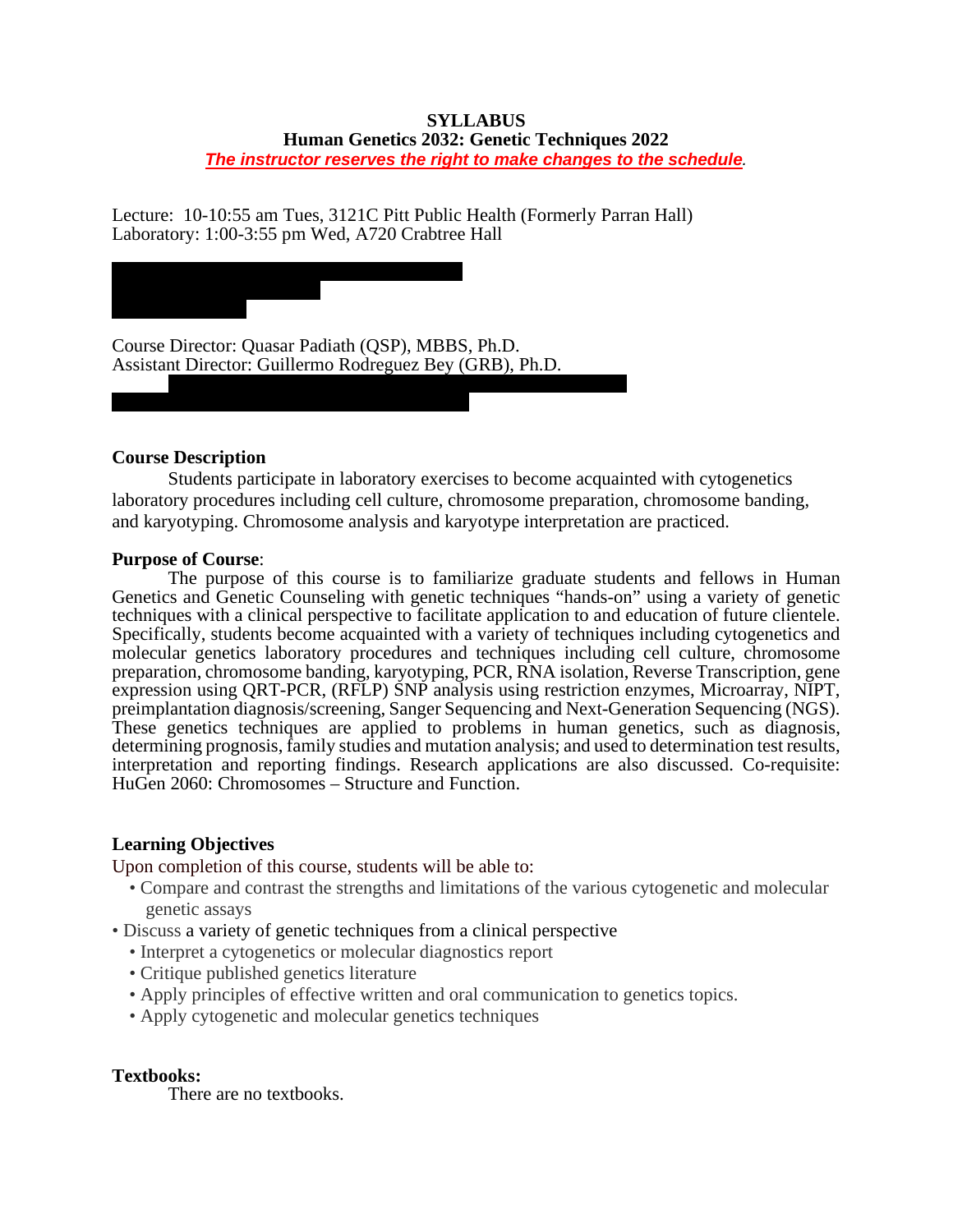#### **Course website**:

All readings and course material will be found on Courseweb [\(http://courseweb.pitt.edu\)](https://courseweb.pitt.edu/).

### **Grading Scale:**

88-100 Å<br>85-87.9 Å- $80-84.9 B+$ 75-79.9 B 70-74.9 B-<br><70 C

## **Student Performance Evaluation**

Student grades are based on 40% Clinical reports 20% Classroom presentations-verbal critique of a self-chosen paper and lab experiment review 20% Class participation 20% Lab notebooks

### **Academic Integrity:**

All students are expected to adhere to the school's standards of academic honesty. Any work submitted by a student for evaluation must represent his/her own intellectual contribution and efforts. The Graduate School of Public Health's policy on academic integrity, approved July 2013, which is based on the University policy, is available online in the Pitt Public Health Academic Handbook (http://www.publichealth.pitt.edu/home/academics/academic-Academic Handbook [\(](https://my.publichealth.pitt.edu/)[http://www.publichealth.pitt.edu/home/academics/academic-](http://www.publichealth.pitt.edu/home/academics/academic-requirements)<br>[requirements\)](http://www.publichealth.pitt.edu/home/academics/academic-requirements). The policy includes obligations for faculty and students, procedures for adjudicating violations, and other critical information. Please take the time to read this policy.

Students committing acts of academic dishonesty, including plagiarism, unauthorized collaboration on assignments, cheating on exams, misrepresentation of data, and facilitating dishonesty by others, will receive sanctions appropriate to the violation(s) committed. Sanctions include, but are not limited to, reduction of a grade for an assignment or a course, failure of a course, and dismissal from the school.

The appropriate faculty member must document all student violations of academic integrity; this documentation will be kept in a confidential student file maintained by the Office of Student Affairs. If a sanction for a violation is agreed upon by the student and instructor, the record of this agreement will be expunged from the student file upon the student's graduation. If the case is referred to the Pitt Public Health Academic Integrity Hearing Board, a record will remain in the student's permanent file.

### **Plagiarism:**

University of Pittsburgh policy: "Integrity of the academic process requires that credit be given where credit is due. Accordingly, it is unethical to present as one's own work the ideas, representations, words of another, or to permit another to present one's own work without customary and proper acknowledgement of sources.

A student has an obligation to exhibit honesty and to respect the ethical standards of the profession in carrying out his or her academic assignments. Without limiting the application of this principle, a student may be found to have violated this obligation if he or she:

10. Presents as one's own, for academic evaluation, the ideas, representations, or words of another person or persons without customary and proper acknowledgment of sources.

11. Submits the work of another person in a manner which represents the work to be one's own." Source: http://www.bc.pitt.edu/policies/policy/02/02-03-02.html

Therefore, you must clearly indicate which thoughts are yours and which thoughts belong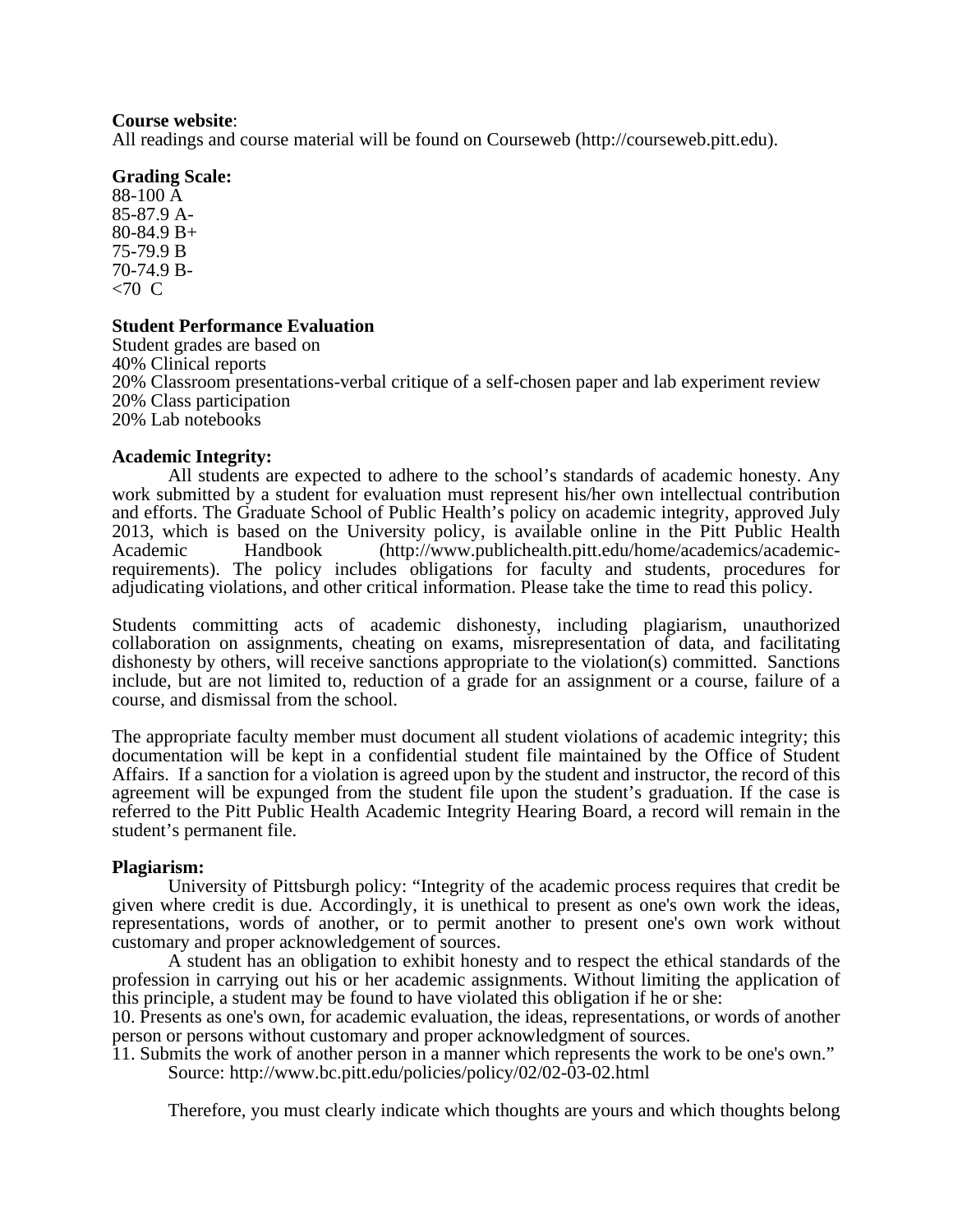to others by citing your sources. If you are uncertain, please contact the instructor. Plagiarism detection software will be used in this course. If plagiarism is detected, you will automatically receive a grade of zero for that assignment.

## **Accomodation for Students with Disabilities:**

If you have a disability for which you are or may be requesting an accommodation, you are encouraged to contact both your instructor an[d Disability Resources and Services,](http://www.drs.pitt.edu/) 140 William Pitt Union, 412-648-7890 or 412-383-7355 (TTY) as early as possible in the term.

# **Sexual Misconduct, Required Reporting and Title IX Statement**

The University is committed to combatting sexual misconduct. As a result, you should know that University faculty and staff members are required to report any instances of sexual misconduct, including harassment and sexual violence, to the University's Title IX office so that the victim may be provided appropriate resources and support options. What this means is that as your professor, I am required to report any incidents of sexual misconduct that are directly reported to me, or of which I am somehow made aware.

There are two important exceptions to this requirement about which you should be aware: A list of the designated University employees who, as counselors and medical professionals, do not have this reporting responsibility and can maintain confidentiality, can be found here: [www.titleix.pitt.edu/report/confidentiality](http://www.titleix.pitt.edu/report/confidentiality)

An important exception to the reporting requirement exists for academic work. Disclosures about sexual misconduct that are shared as part of an academic project, classroom discussion, or course assignment, are not required to be disclosed to the University's Title IX office.

If you are the victim of sexual misconduct, Pitt encourages you to reach out to these resources:

- Title IX Office: 412-648-7860
- SHARE @ the University Counseling Center: 412-648-7930 (8:30 A.M. TO 5 P.M. M-F) and 412-648-7856 (AFTER BUSINESS HOURS)

If you have a safety concern, please contact the University of Pittsburgh Police, 412-624-2121. Other reporting information is available here: [www.titleix.pitt.edu/report-0](http://www.titleix.pitt.edu/report-0)

Statement from the Department of Gender, Sexuality, and Women's Studies [This statement was developed by Katie Pope, Title IX Coordinator, in conjunction with GSWS instructors.]

## **Diversity Statement**

The University of Pittsburgh Graduate School of Public Health considers the diversity of its students, faculty, and staff to be a strength and critical to its educational mission. Pitt Public Health is committed to creating and fostering inclusive learning environments that value human dignity and equity. Every member of our community is expected to be respectful of the individual perspectives, experiences, behaviors, worldviews, and backgrounds of others. While intellectual disagreement may be constructive, no derogatory statements, or demeaning or discriminatory behavior will be permitted.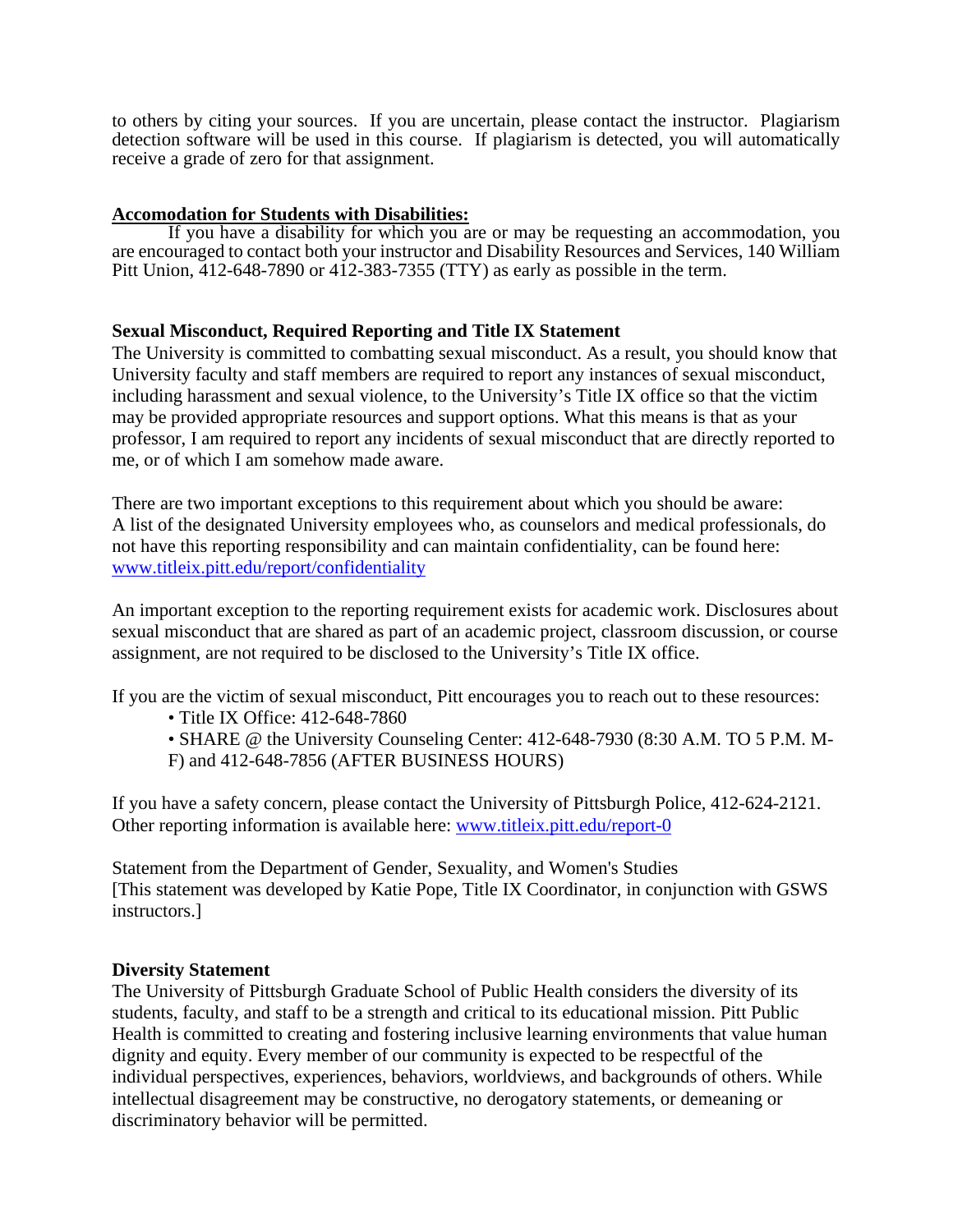If you feel uncomfortable or would like to discuss a situation, please contact any of the following:

- the course instructor;
- the Pitt Public Health Associate Dean for Diversity at 412-624-3506 or [nam137@pitt.edu;](file://gsph-fileserver.univ.pitt.edu/groups/Student%20Affairs/Education/EPCC/Syllabi%20for%20Web/nam137@pitt.edu)
- the University's Office of Diversity and Inclusion at 412-648-7860 or <https://www.diversity.pitt.edu/make-report/report-form> (anonymous reporting form).

## **Course Agenda**

Guest lecturers for the course are listed below and noted on the course schedule by their initials.<br>Course Director: Quasar Padiath (QP), M.B.B.S., Ph.D.

Course Director : Quasar Padiath (QP), M.B.B.S., Ph.D. Assistant Director: Guillermo Rodreguez Bey (GRB), Ph.D.<br>Guests Lecturers: Mahmoud Aarabi (MA), M.D., Ph.D. Cy Mahmoud Aarabi (MA), M.D., Ph.D. Cytogenetic techniques Svetlana Yatsenko (SY), M.D. (SY), Microarray analysis, NIPT Dan Bellissimo (DB), Ph.D. (DB) DNA Sequencing Ansuman Chattopadhyay (AC),  $\widehat{PhD} - \widehat{RNA}$  sequencing analysis

| Lectures/Other                               | <b>Laboratory Sessions</b>                 |
|----------------------------------------------|--------------------------------------------|
| 10-10:55 AM (Tuesdays)                       | $1:00-3:55$ PM (Wednesdays)                |
| 3121C, Pitt Public Health                    | A720 Crabtree Hall, or as announced        |
|                                              |                                            |
|                                              |                                            |
| Tues, $1/11/22$                              | Wed, $1/12/22$ (A720 Crabtree Hall)        |
| Intro to HuGen 2032-QSP                      | Blood borne Pathogens and Chemical Hygiene |
| Electronic lab notebook introduction         | <b>Safety Training</b>                     |
| Introduction to cell culture                 | (Virtual)                                  |
| (Virtual)                                    |                                            |
|                                              |                                            |
| Tues, $1/18/22$                              | Wed, 1/19/22 Introduction to Chromosome    |
| The cytogenetic harvest and chromosome       | Banding and Fluorescence In-Situ           |
| analysis - MA                                | hybridization (FISH)-MA                    |
| (Virtual)                                    | (Virtual)                                  |
| Tues, 1/25/22                                | Wed, 1/26/22                               |
| Report writing and review of sample cases    | Harvest blood lymphocyte chromosomes and   |
| and reports-MA                               | slide making-GRB/QSP                       |
| FISH and G Banding analysis- MA (Virtual)    |                                            |
| Tues, 2/1/22                                 | Wed, 2/2/22                                |
| Trypsin-Giemsa banding-GRB/QSP               | Cell culture                               |
|                                              | GRB/QSP                                    |
| Tues, 2/8/22                                 | $\overline{Wed}$ , 2/9/22                  |
| DNA isolation                                | Isolate DNA from blood.                    |
| Spectrophotometry                            | Evaluate purity and concentration of DNA.  |
| Gel Electrophoresis                          | Set up PCR reaction- GRB/QSP               |
| PCR-QSP                                      |                                            |
| Tues, 2/15/22                                | Wed, 2/16/22                               |
| <b>Introduction to Sanger Sequencing-QSP</b> | Run Gel of PCR products- GRB/QSP           |
| How to choose articles for case discussions- | Prepare products for Operon sequencing     |
| <b>QSP</b>                                   | PCR for RFLP samples                       |